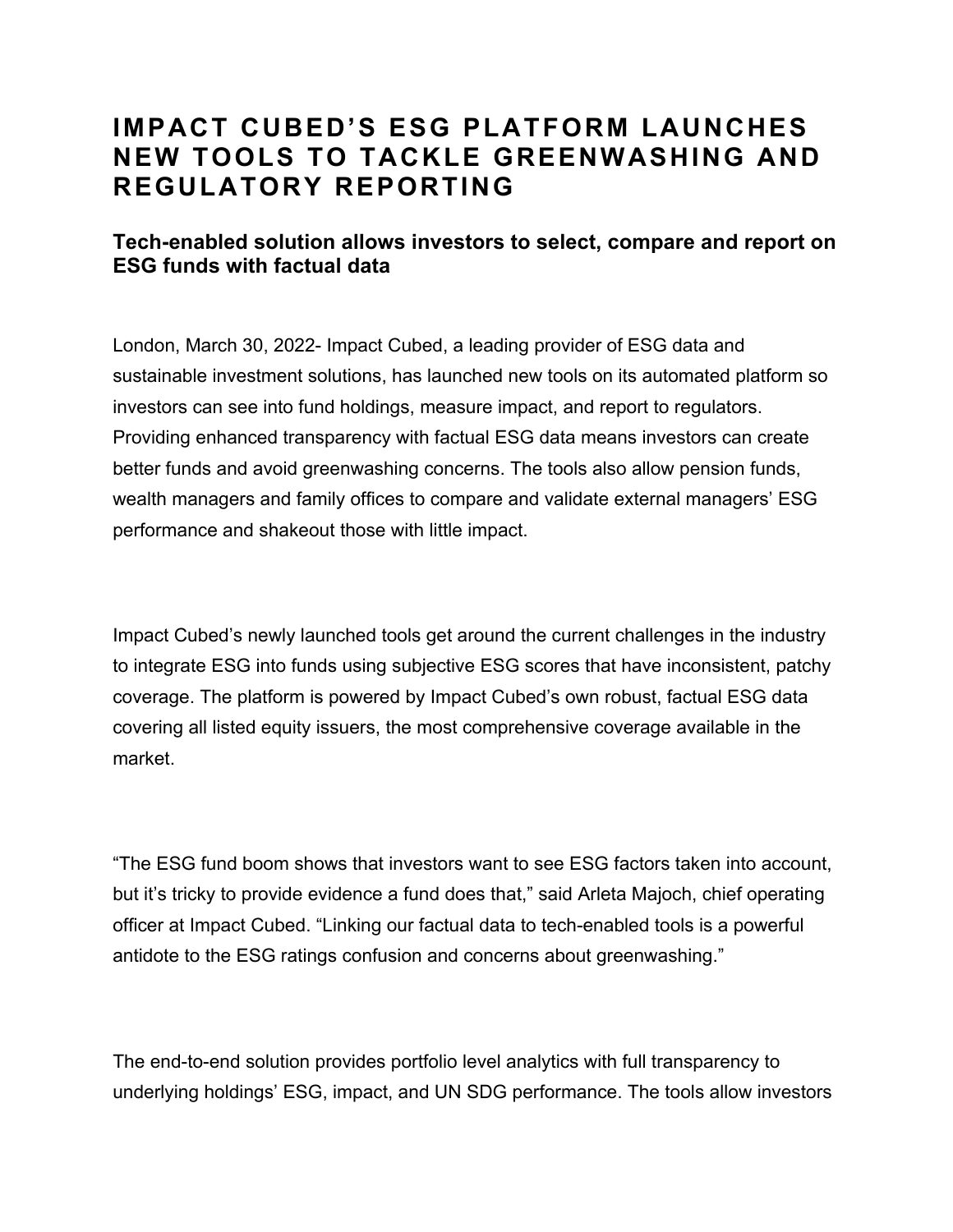to analyze securities against market benchmarks or peer groups to understand real world impacts like water saved or reduced carbon emissions. Investors can also customize ready-made reports for clients or regulatory disclosures, including EU Taxonomy, SFDR, or TCFD. The tools can be fully integrated into investor workflows with seamless APIs or access to a web application.

The platform builds on Impact Cubed's well-established equity and debt impact models which are aligned to the UN SDGs. The innovative use of factor data (rather than scores or ratings) allows investors to validate an ESG strategy with objective, transparent facts on performance. Impact Cubed's unique patent-pending approach to measure portfolio impact in basis points of tracking error helps speed up the integration of ESG into the investment process and allows for comparable measurements across all asset classes.

Sustainable fund assets continue to grow rapidly, topping \$2.7 trillion. Over 400 sustainable funds are now available to US investors, and one in four European funds have classified themselves as sustainable. This growth has led to investor confusion over the proliferation of funds marketed as ESG, many of which lack transparency on ESG and impact performance. This rise in sustainable investing comes at the same time the investment industry is deploying automated technology to provide for more customized investment solutions to a wider range of clients. Merging sustainable investing solutions with advanced technologies leverages these two trends for a differentiated client experience.

For more information, visit: www.impact-cubed.com

**About Impact Cubed:** Impact Cubed provides analytics and investment solutions for building more sustainable portfolios with greater impact. It combines an award-winning